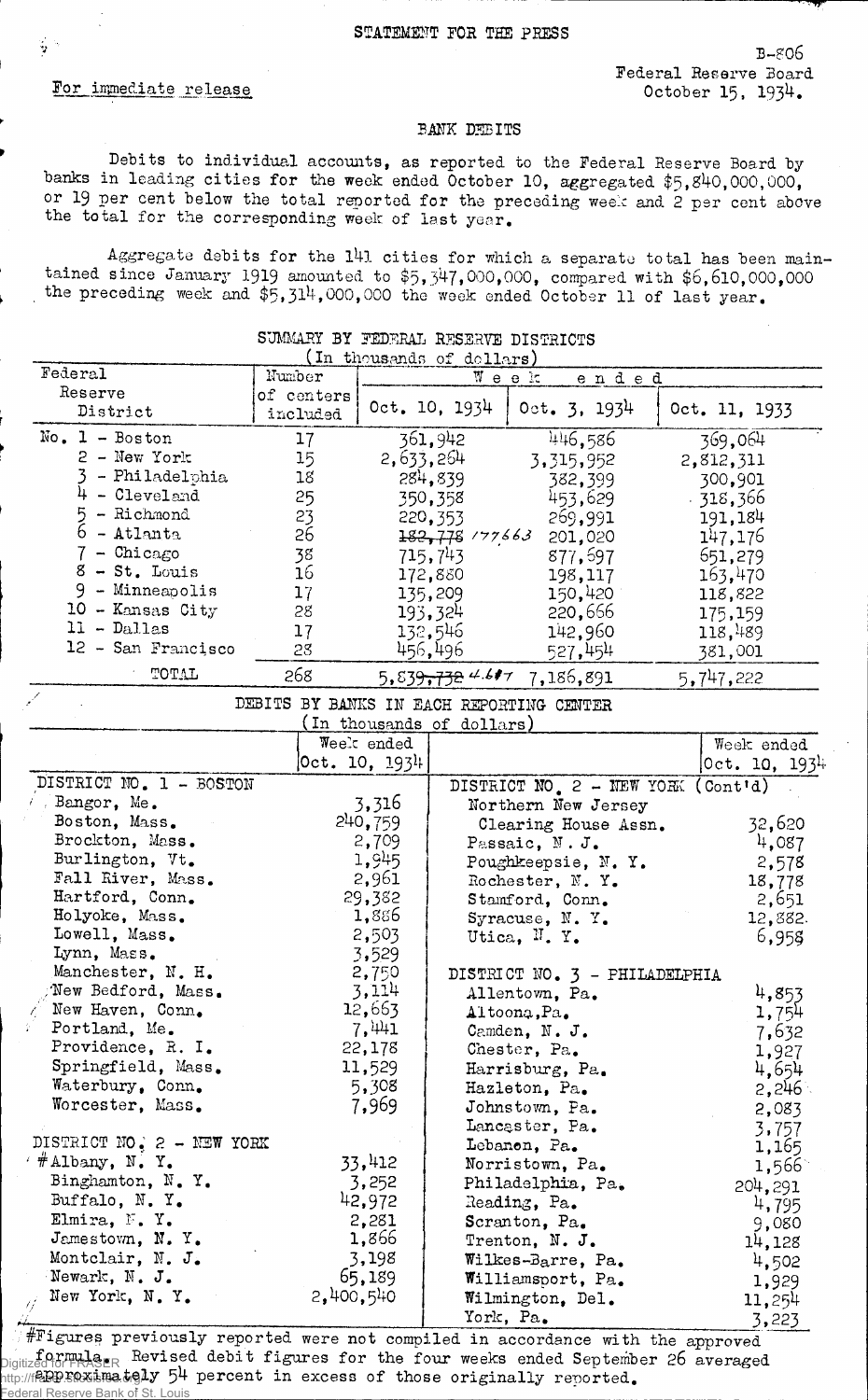DEBITS BY BANKS IN EACH REPORTING CENTER

J.

J.

|                                  |                          | (In thousands of dollars)         | $B - 806a$      |
|----------------------------------|--------------------------|-----------------------------------|-----------------|
|                                  | Week ended               |                                   | Week ended      |
|                                  | $ 0{\rm ct}$ . 10, 1934. |                                   | [0ct, 10, 1934] |
| DISTRICT NO. 4 - CLEVELAND       |                          | DISTRICT NO. 6 - ATLANTA (Cont'd) |                 |
| Akron, Ohio                      | 9,275                    | Elberton, Ga.                     | 196             |
| Butler, Pa.                      | 1,601                    | Hattiesburg, Miss.                | 829             |
| Canton, Ohio                     | 4,569                    | Jackson, Miss.                    | 9,142           |
| Cincinnati, Ohio                 | 53,784                   | Jacksonville, Fla.                | 10,038          |
| Cleveland, Ohio                  | 80,217                   | Knoxville, Tenn.                  | 3,774           |
| Columbus, Ohio                   | 38,418                   | Macon, Ga.                        | 2,800           |
| Dayton, Ohio                     | 8,831                    | Meridian, Miss.                   | 1,628           |
| Erie, Pa.                        | 4,374                    | Miami, Fla.                       | $3773 + 8.628$  |
| Franklin, Pa.                    | 590                      | Mobile, Ala.                      | 5,318           |
| Greensburg, Pa.                  | 1,138                    | Montgomery, Ala.                  | 6,058           |
| Hamilton, Ohio                   | 1,640                    | Nashville, Tenn.                  | 13,207          |
| Homestedd, Pa.                   | 448                      | Newnan, Ga.                       | 355             |
| Lexington, Ky.                   | 3,151                    | New Orleans, La.                  | 50,998          |
| Lima, Ohio                       | 1,776                    | Pensacola, Fla.                   | 1,134           |
| Lorain, Chio                     | 609                      | Savannah, Ga.                     | 5,603           |
| Middletown, Ohio                 | 1,361                    | Tamma, Fla.                       | 4,1.8           |
| Oil City, Pa.                    | 1,949                    | Valdosta, Ga.                     | 836             |
|                                  | 98,957                   | Vicksburg, Miss.                  | 1,430           |
| Pittsburgh, Pa.                  | 2,869                    |                                   |                 |
| Springfield, Ohio                | 1,313                    | DISTRICT NO. 7 - CHICAGO          |                 |
| Steubenville, Ohio               | 17,722                   | Adrian, Mich.                     | 517             |
| Toledo, Ohio                     | 1,414                    | Aurora, Ill.                      | 1,555           |
| Warren, Ohio                     | 5,178                    | Battle Creek, Mich.               | 2,453           |
| Wheeling, W. Va.                 | 7,915                    | Bay City, Mich.                   | 1,725           |
| Youngstown, Ohio                 | 1,259                    | Bloomington, Ill.                 | 1,716           |
| Zanesville, Ohio                 |                          | Cedar Rapids, Iowa                | 4,613           |
|                                  |                          | Champaign-Urbana, Ill.            | 1,721           |
| DISTRICT NO. 5 - RICHMOND        | 2,040                    | Chicago, Ill.                     | 443,847         |
| Asheville, N. C.                 | 57,296                   | Clinton, Iowa                     | 1,077           |
| Baltimore, Md.                   | 2,757                    | $D_{\odot}$ nville, Ill.          | 1,448           |
| Charleston, S. C.                | 10,558                   | Devenport, Iowa                   | 3,570           |
| Charleston, W. Va.               | 10,317                   | Decatur, Ill.                     | 2,704           |
| Charlotte, $N. C.$               | 4,015                    | Des Moines, Iowa                  | $*17,658$       |
| Columbia, S. C.                  | 1,405                    | Detroit, Mich.                    | 87,172          |
| Cumberland, Md.<br>Danville, Va. | 3,499                    | Dubuque, Iowa                     | 1,601           |
| Durham, N. C.                    | 11,099                   | Flint, Mich.                      | 3,372           |
| Greensboro, N.C.                 | 2,333                    | Fort Wayne, Ind.                  | 4,979           |
| Greenville, S. C.                | 3,190                    | Gary, Ind.                        | 1,613           |
| Hagerstown, Md.                  | 1,473                    | Grand Rapids, Mich.               | 7,072           |
| Huntington, W. Va.               | 2,535                    | Green Bay, Wis.                   | 2,239           |
| Lynchburg, Va.                   | 3,206                    | Hammond, Ind.                     | 602             |
| Newport News, Va.                | 1,507                    | Indianapolis, Ind.                | 30,543          |
| Norfolk, Va.                     | 8,727                    | Jackson, Mich.                    | 1,715           |
| Portsmouth, Va.                  | 670                      | Kalamazoo, Mich.                  | 2,739           |
| Raleigh, N. C.                   | 5,467                    | Lansing, Mich.                    | 3,241           |
| Richmond, Va.                    | 35,298                   | Manitowoc, Wis.                   | 1,047           |
| Roanoke, Va.                     | 3,726                    | Mason City, Iowa                  | 1,637           |
| Washington, D. C.                | 39,640                   | Milwaukse, Wis.                   | 42,830          |
| Wilmington, N. C.                | 1,391                    | Moline, Ill.                      | 727             |
| Winston-Salem, N. C.             | 7,704                    | Muscatine, Iowa                   | 601             |
|                                  |                          | Oshkosh, Wis.                     | 1,529           |
| DISTRICT NO. 6 - ATLANTA         |                          | Peoria, Ill.                      | 8,439           |
| Albany, Ga.                      | 863                      | Rockford, Ill.                    | 3,153           |
| Atlanta, Ga.                     | 29,307                   | Saginaw, Mich.                    | 2,414           |
| Augusta, Ga.                     | 4,403                    | Sheboygan, Wis.                   | 2,077           |
| Birmingham, Ala.                 | 11,727                   | Sioux City, Iowa                  | 7,252           |
| Brunswick, Ga.                   | 427                      | South Bend, Ind.                  | 5,186           |
| Chattanooga, Tenn.               | 7,051                    | Springfield, Ill.                 | 3,707           |
| Columbus, Ga.                    | 2,164                    | Terre Haute, Ind.                 | 3,372           |
| Dothan, Ala.                     | 704                      | Waterloo, Iowa                    | 2,344           |

 $\langle i \rangle$